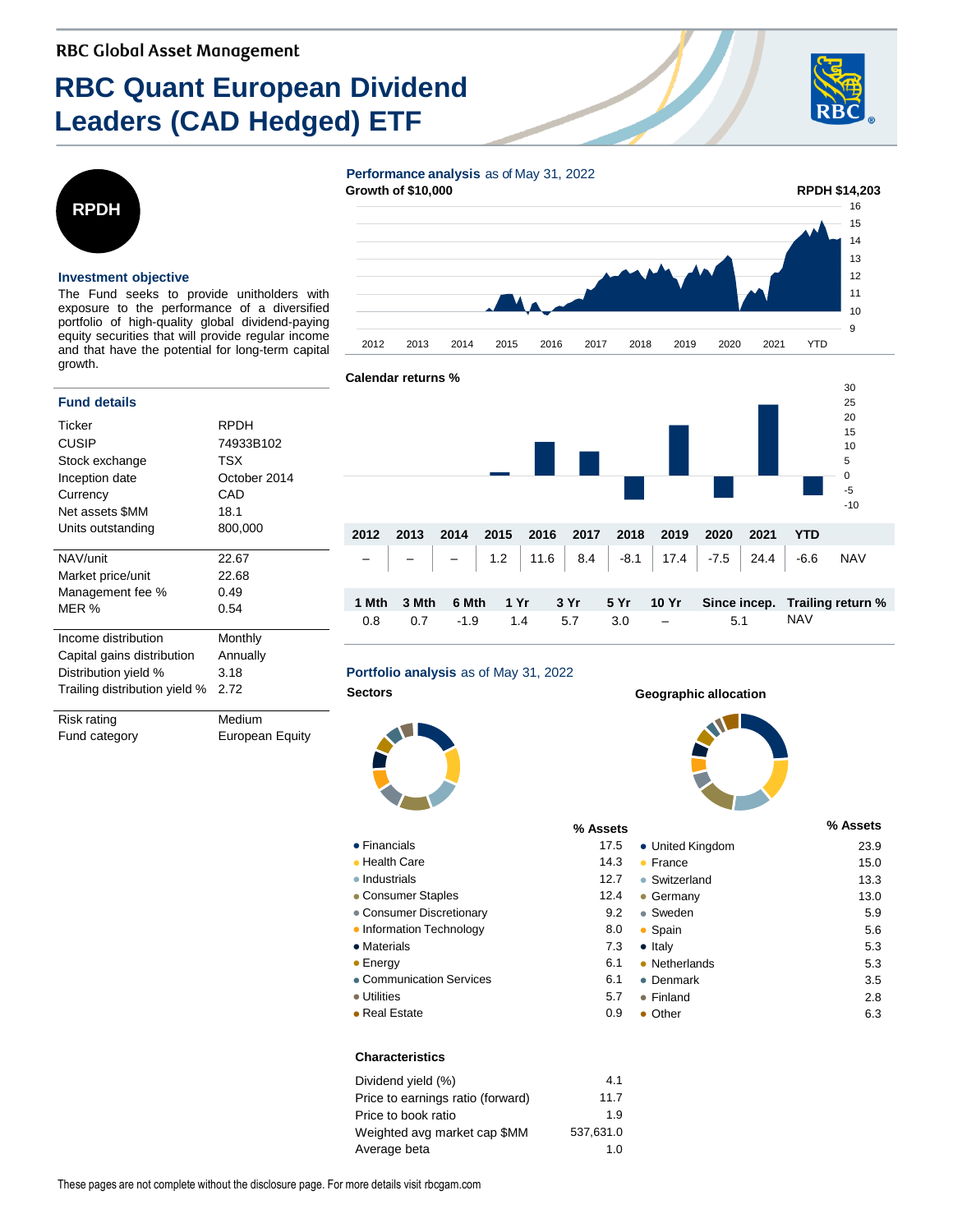#### **Portfolio analysis continued** as of May 31, 2022

| Top 10 holdings                    | % Assets |
|------------------------------------|----------|
| Roche Holding AG                   | 4.0      |
| <b>ASML Holding NV</b>             | 3.3      |
| Nestle SA                          | 2.7      |
| Novartis AG                        | 2.6      |
| Novo Nordisk A/S - Class B Shares  | 2.4      |
| British American Tobacco PLC       | 1.9      |
| <b>GSK PLC</b>                     | 1.9      |
| Rio Tinto PI C                     | 1.7      |
| Nordea Bank Abp                    | 1.7      |
| Imperial Brands PLC                | 1.6      |
| Total % of top 10 holdings         | 23.8     |
| Total number of portfolio holdings | 164      |

| <b>Distributions</b><br>$$$ /unit* | YTD  | 2021 | 2020 | 2019 | 2018                     | 2017 |      | 2016 2015 | 2014 | 2013 | 2012 |
|------------------------------------|------|------|------|------|--------------------------|------|------|-----------|------|------|------|
| Interest                           |      | 0.00 | 0.00 | 0.00 | 0.00                     | 0.00 | 0.00 | 0.00      | 0.00 |      |      |
| Canadian dividends                 |      |      |      |      |                          |      |      |           |      |      |      |
| Foreign dividends                  |      | 0.68 | 0.75 | 1.39 | 1.21                     | 0.63 | 0.83 | 0.63      | 0.01 |      |      |
| Foreign taxes paid                 |      | 0.11 | 0.10 | 0.18 | 0.19                     | 0.04 |      |           |      |      |      |
| Capital gains                      |      | 0.00 | 0.00 | 0.42 | 1.38                     | 0.00 | 0.00 | 0.00      | 0.04 |      |      |
| Return of capital                  |      |      | 0.01 | 0.01 | $\overline{\phantom{0}}$ | 0.09 | 0.00 | 0.01      | 0.07 |      |      |
| <b>Total distributions</b>         | 0.26 | 0.58 | 0.66 | 1.65 | 2.41                     | 0.68 | 0.84 | 0.64      | 0.12 |      |      |

\*Income type characterization and foreign taxes paid for the previous year, are reported at or around February month-end. Distributions reported are for the same series as the performance analysis. For distributions on other series please visit rbcgam.com/etfs.

#### **Reasons to invest**

- Attractive dividend yield with long-term growth potential
- Quantitative multi-factor approach used to gauge a company's financial strength
- Emphasizes consistent and growing dividend payers